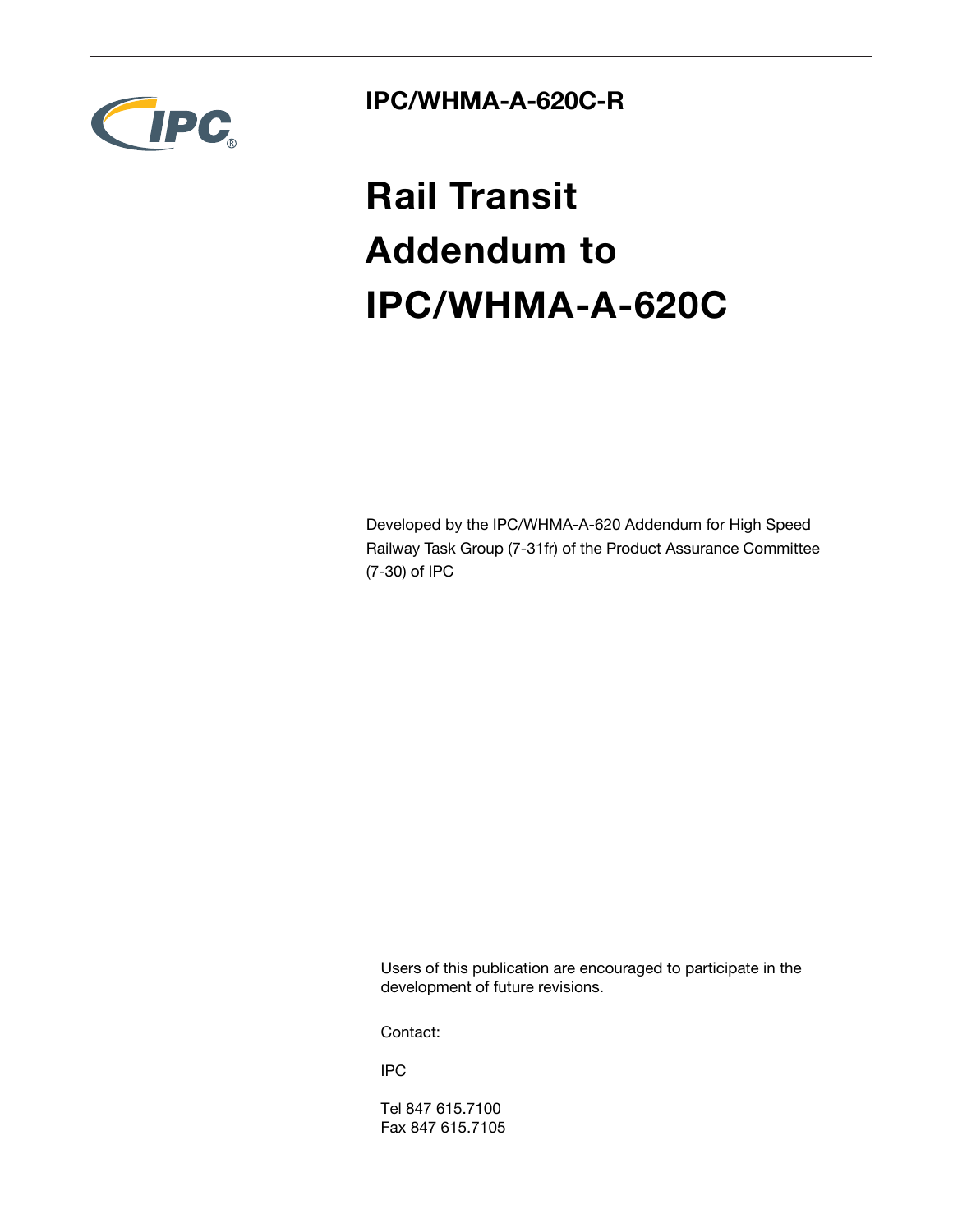## **Rail Transit Addendum to IPC/WHMA-A-620C**

## **Table of Contents**

The following reference numbers are to IPC/WHMA-A-620C Clauses that are added (identified with "New") or modified in this Addendum.

| 1.1               | Scope                                                                                                 |
|-------------------|-------------------------------------------------------------------------------------------------------|
| 1.3               | Classification                                                                                        |
| 1.7               | Order of Precedence                                                                                   |
| 1.12.2.2          | <b>Magnification Aids</b>                                                                             |
| 1.18              | <b>Contamination and Corrosion</b>                                                                    |
| 1.18.1(New)       | Contamination                                                                                         |
| 1.18.2(New)       | Corrosion                                                                                             |
| 1.18.2.1<br>(New) | Red Plague (Cuprous Oxide Corrosion)                                                                  |
| 1.18.2.2<br>(New) | White Plague (Fluorine Attack)                                                                        |
| 3.1               | Stripping                                                                                             |
| 3.2               | Strand Damage and End Cuts                                                                            |
| 3.5               | <b>Insulation Damage - Stripping</b>                                                                  |
| 3.6(New)          | Stripping Length                                                                                      |
| 4.1.1.1           | Material, Components and Equipment<br>- Materials - Solder                                            |
| 4.1.1.2           | Material, Components and Equipment<br>- Materials - Flux                                              |
| 4.3.2.2           | Solder Connection - Soldering<br>Anomalies - Partially Visible or Hidden<br><b>Solder Connections</b> |
| 4.4               | Wire/Lead Preparation, Tinning                                                                        |
| 4.8               | Terminals                                                                                             |
| 4.8.6.2           | Terminals - Cup - Solder                                                                              |
| 5.1.1.2           | Stamped and Formed - Open Barrel -<br>Insulation Support - Crimp                                      |
| 5.1.2             | Stamped and Formed - Open Barrel<br>- Insulation Clearance if No Support<br>Crimp                     |
| 5.1.3             | Stamped and Formed - Open Barrel -<br><b>Conductor Crimp</b>                                          |
| 5.1.4             | Stamped and Formed - Open Barrel -<br>Crimp Bellmouth                                                 |

| 5.1.5        | Stamped and Formed - Open Barrel -<br><b>Conductor Brush</b>          |
|--------------|-----------------------------------------------------------------------|
| 5.1.6        | Stamped and Formed - Open Barrel -<br><b>Carrier Cutoff Tab</b>       |
| 5.2          | Stamped and Formed - Closed Barrel                                    |
| 5.2.3        | Stamped and Formed - Closed Barrel<br>- Conductor Crimp and Bellmouth |
| 5.3.1        | Machined Contacts - Insulation<br>Clearance                           |
| 5.3.3        | Machined Contacts - Conductor                                         |
| 5.4          | <b>Termination Ferrule Crimp</b>                                      |
| 5.6(New)     | Copper Crimp Terminal                                                 |
| 5.6.1(New)   | Copper Crimp Terminal - Inspection<br>Window                          |
| 5.6.2(New)   | Copper Crimp Terminal - Conductor<br>Crimp Area                       |
| 5.6.2.1(New) | Copper Crimp Terminal - Conductor<br>Crimp Area - Multi-Crimp         |
| 5.6.3(New)   | Copper Crimp Terminal - Insulation<br>Clearance                       |
| 5.7(New)     | Spring-Crimp Terminals                                                |
| 5.8(New)     | <b>Screw Terminals</b>                                                |
| 6.2.2        | Discrete Wire Termination - Position of<br>Wire                       |
| 6.2.5        | Discrete Wire Termination - Damage in<br><b>Connection Area</b>       |
| 9.1.1        | Hardware Mounting - Jackpost<br>- Height                              |
| 9.1.2        | Hardware Mounting - Jackscrews<br>- Protrusion                        |
| 9.1.3        | Hardware Mounting - Retaining Clips                                   |
| 9.2.1        | Strain Relief - Clamp Fit                                             |
| 9.3.1        | Sleeving and Boots - Position                                         |
| 9.3.2        | Sleeving and Boots - Bonding                                          |
| 9.4.1        | Connector Damage - Criteria                                           |
| 9.4.2        | Connector Damage - Limits - Hard<br>Face - Mating Surface             |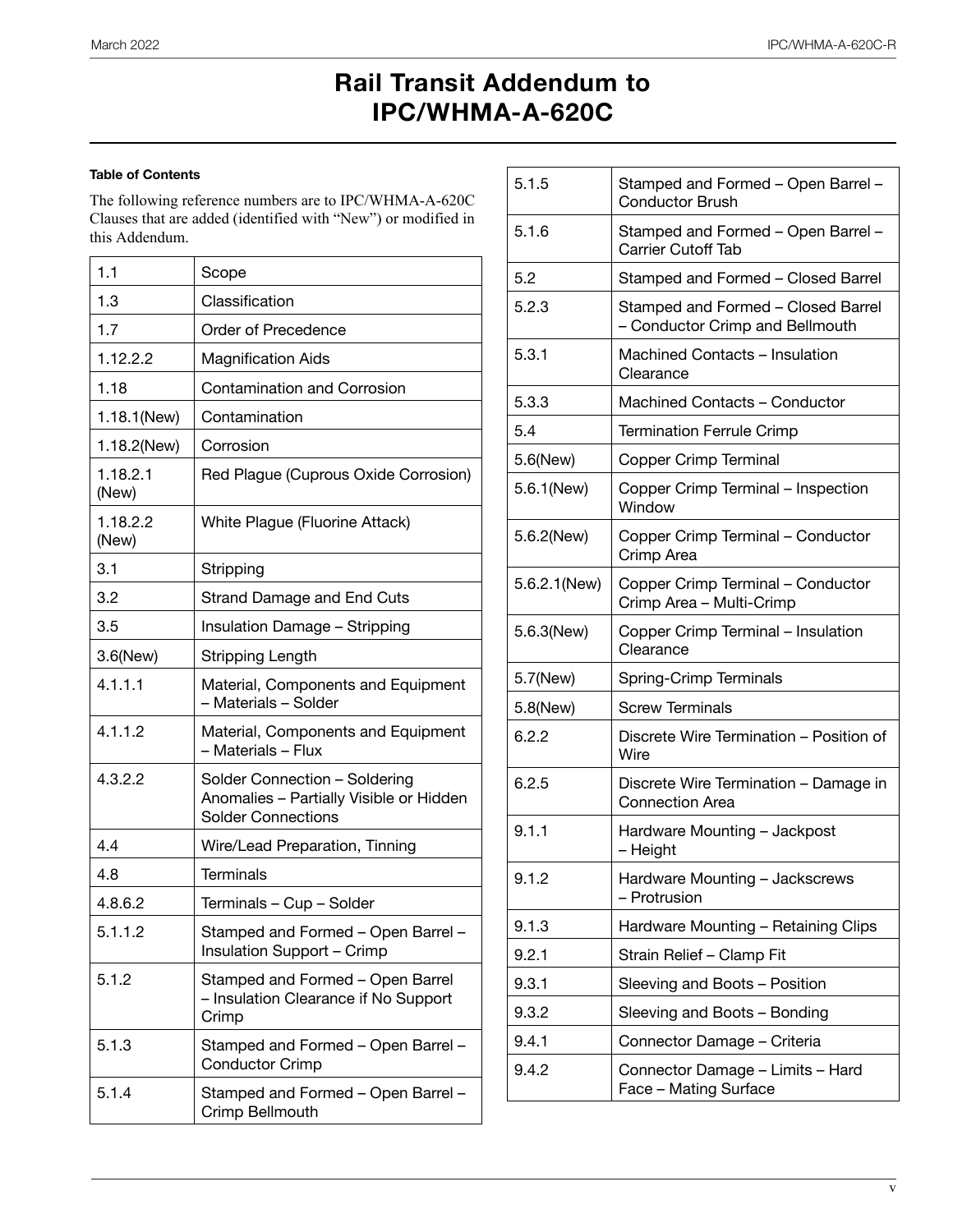| 9.4.3             | Connector Damage - Limits - Soft<br>Face - Mating Surface or Rear Seal<br>Area                          |
|-------------------|---------------------------------------------------------------------------------------------------------|
| 9.4.4             | Connector Damage - Contacts                                                                             |
| 9.5               | Installation of Contacts and Sealing<br>Plugs into Connectors                                           |
| 9.5.1             | Installation of Contacts and Sealing<br>Plugs into Connectors - Installation of<br>Contacts             |
| 9.5.2             | Installation of Contacts and Sealing<br>Plugs into Connectors - Installation of<br><b>Sealing Plugs</b> |
| 10.1.1.2.2        | Over-Molding - Mold Fill - Outer - Fit                                                                  |
| 10.1.1.2.3        | Over-Molding - Mold Fill - Outer -<br>Cracks, Flow Lines, Chill Marks (Knit<br>Lines) or Weld Lines     |
| 11                | Measuring Cable Assemblies and<br><b>Wires</b>                                                          |
| 12.2              | Legibility                                                                                              |
| 12.4              | Location and Orientation                                                                                |
| 12.6.2            | Marker Sleeve - Tubular                                                                                 |
| 12.8              | <b>Tie Wrap Markers</b>                                                                                 |
| 13                | <b>Coaxial and Biaxial Cable Assemblies</b>                                                             |
| 13.1              | Stripping                                                                                               |
| 14                | Securing                                                                                                |
| 14.1              | <b>Tie Wrap Application</b>                                                                             |
| 14.1.1            | Tie Wrap Application - Tightness                                                                        |
| 14.1.3            | Tie Wrap Application - Spacing                                                                          |
| 14.2              | <b>Breakouts</b>                                                                                        |
| 14.3              | Routing                                                                                                 |
| 14.3.2            | Routing - Bend Radius                                                                                   |
| 15.1              | <b>Braided</b>                                                                                          |
| 15.1.1            | Braided - Direct Applied                                                                                |
| 15.1.2.1<br>(New) | Braided - Prewoven - Unsplit                                                                            |
| 15.1.2.2<br>(New) | Braided - Prewoven - Split                                                                              |
| 15.2              | <b>Shield Termination</b>                                                                               |
| 15.2.1.1.1        | Shield Termination - Shield Jumper<br>Wire - Attached Lead - Solder(Heat<br>Shrinkable Solder Device)   |

| 15.2.1.1.2<br>(New)   | Shield Termination - Shield Jumper<br>Wire - Attached Lead - Soldered Lead<br>Treatment              |
|-----------------------|------------------------------------------------------------------------------------------------------|
| 15.2.1.1.2.1<br>(New) | Shield Termination - Shield Jumper<br>Wire - Attached Lead - Soldered Lead<br>Treatment - Soldering  |
| 15.2.1.1.2.2<br>(New) | Shield Termination - Shield Jumper<br>Wire - Attached Lead - Soldered Lead<br>Treatment - Protection |
| 15.2.1.1.3            | Shield Termination - Shield Jumper<br>Wire - Attached Lead - Crimp                                   |
| 15.2.1.2.2            | Shield Termination - Shield Jumper Wire<br>- Shield Braid - Combed and Twisted                       |
| 15.2.1.3              | Shield Termination - Shield Jumper<br>Wire - Daisy Chain                                             |
| 15.2.2                | Shield Termination - No Shield Jumper<br>Wire                                                        |
| 15.2.2.2              | Shield Termination - No Shield Jumper<br>Wire - Shield Folded Back                                   |
| 15.3.2                | Shield Termination - Connector - Crimp                                                               |
| 15.3.3                | Shield Termination - Connector - Shield<br>Jumper Wire Attachment                                    |
| 15.4.1                | Shield Termination - Splicing Prewoven<br>- Soldered                                                 |
| 15.5                  | Tapes - Barrier and Conductive,<br>Adhesive or Non-adhesive                                          |
| 15.8(New)             | Shielding and Grounding                                                                              |
| 16.1.2                | Braid - Prewoven                                                                                     |
| 16.1.2.1<br>(New)     | Braid - Prewoven - Unsplit                                                                           |
| 16.1.2.2<br>(New)     | Braid - Prewoven - Split                                                                             |
| 16.6(New)             | Fire Prevention and Fire Protection                                                                  |
| 16.7(New)             | High Voltage Protection                                                                              |
| 17.1                  | General                                                                                              |
| 17.1.1(New)           | <b>Threaded Electrical Connection</b>                                                                |
| 17.2                  | <b>Hardware Installation</b>                                                                         |
| 17.3.3                | Wire/Harness Installation<br>Service<br>Loops                                                        |
| 17.3.5                | Wire/Harness Installation - Tie Wrap                                                                 |
| 17.3.6                | Wire/Harness Installation - Raceways                                                                 |
| 17.3.8(New)           | Wire/Harness Installation - Onboard<br>Fixing                                                        |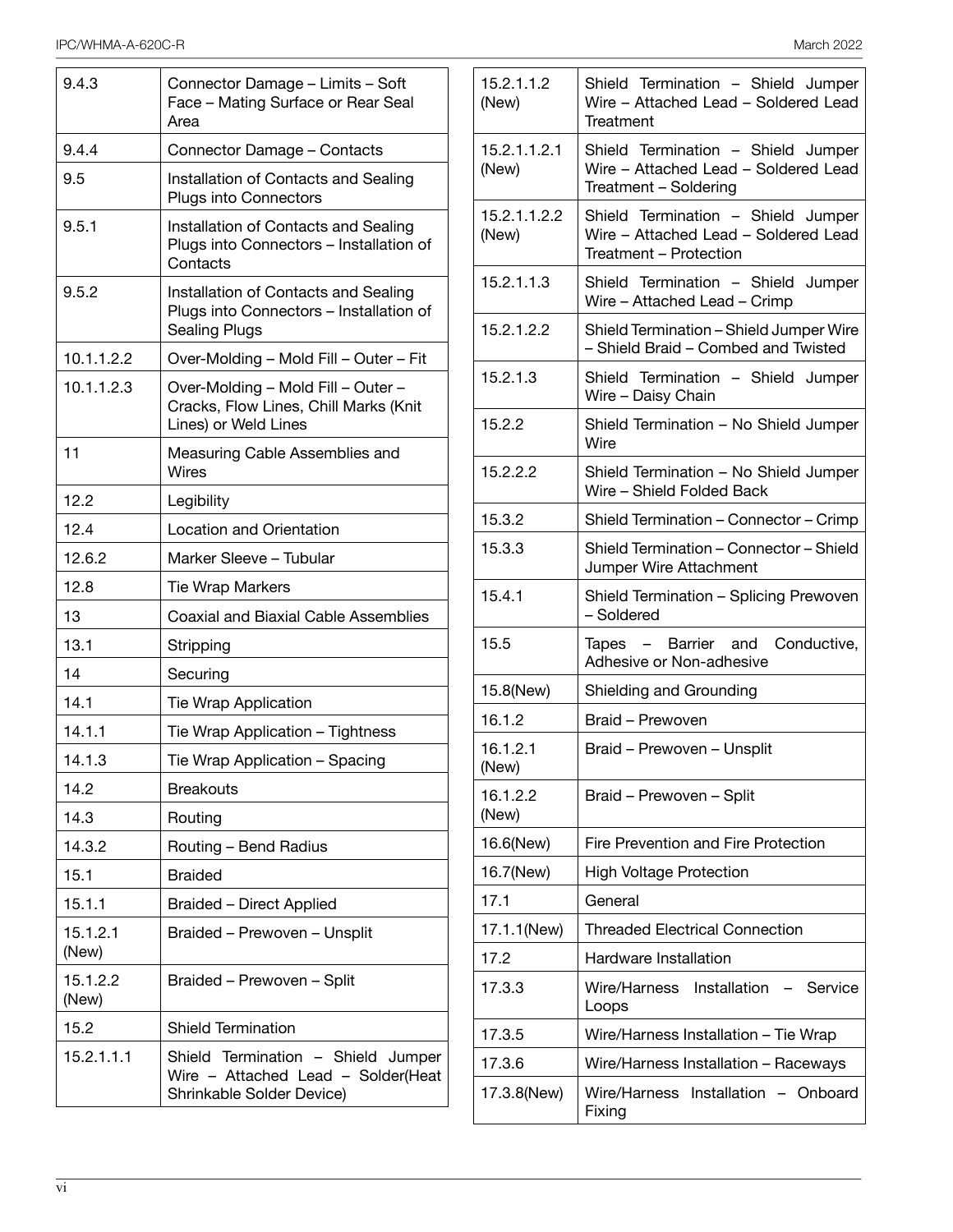| 18         | Solderless Wrap                                                                     |
|------------|-------------------------------------------------------------------------------------|
| 18.1       | Number of Turns                                                                     |
| 18.2       | <b>Turn Spacing</b>                                                                 |
| 18.5       | <b>Connection Position</b>                                                          |
| 18.9.2     | Damage - Wires and Terminals                                                        |
| 19.3       | <b>Intended Table Usage</b>                                                         |
| 19.4.1     | Electrical Test - Selection                                                         |
| 19.5.1     | Electrical Test Methods - Continuity                                                |
| 19.5.2     | Electrical Test Methods - Shorts                                                    |
| 19.5.3     | Electrical Test Methods - Dielectric<br>Withstanding Voltage (DWV)                  |
| 19.5.4     | Electrical Test Methods - Insulation<br>Resistance (IR)                             |
| 19.5.5     | Electrical Test Methods - Voltage<br>Standing Wave Ratio (VSWR)/Return<br>Loss (RL) |
| 19.5.6     | Electrical Test Methods - Insertion Loss                                            |
| 19.5.7     | Electrical Test Methods - Reflection<br>Coefficient                                 |
| 19.5.8     | Electrical Test Methods - User Defined                                              |
| 19.6.1     | Mechanical Test - Selection                                                         |
| 19.7.2     | Mechanical Test Methods - Pull Force<br>(Tensile)                                   |
| 20         | <b>High Voltage Applications</b>                                                    |
| Appendix A | <b>Terms and Definitions</b>                                                        |
| Appendix B | Reproducible Test Tables                                                            |
| Appendix C | Guidelines for Soldering Tools<br>and<br>Equipment                                  |

 $\overline{a}$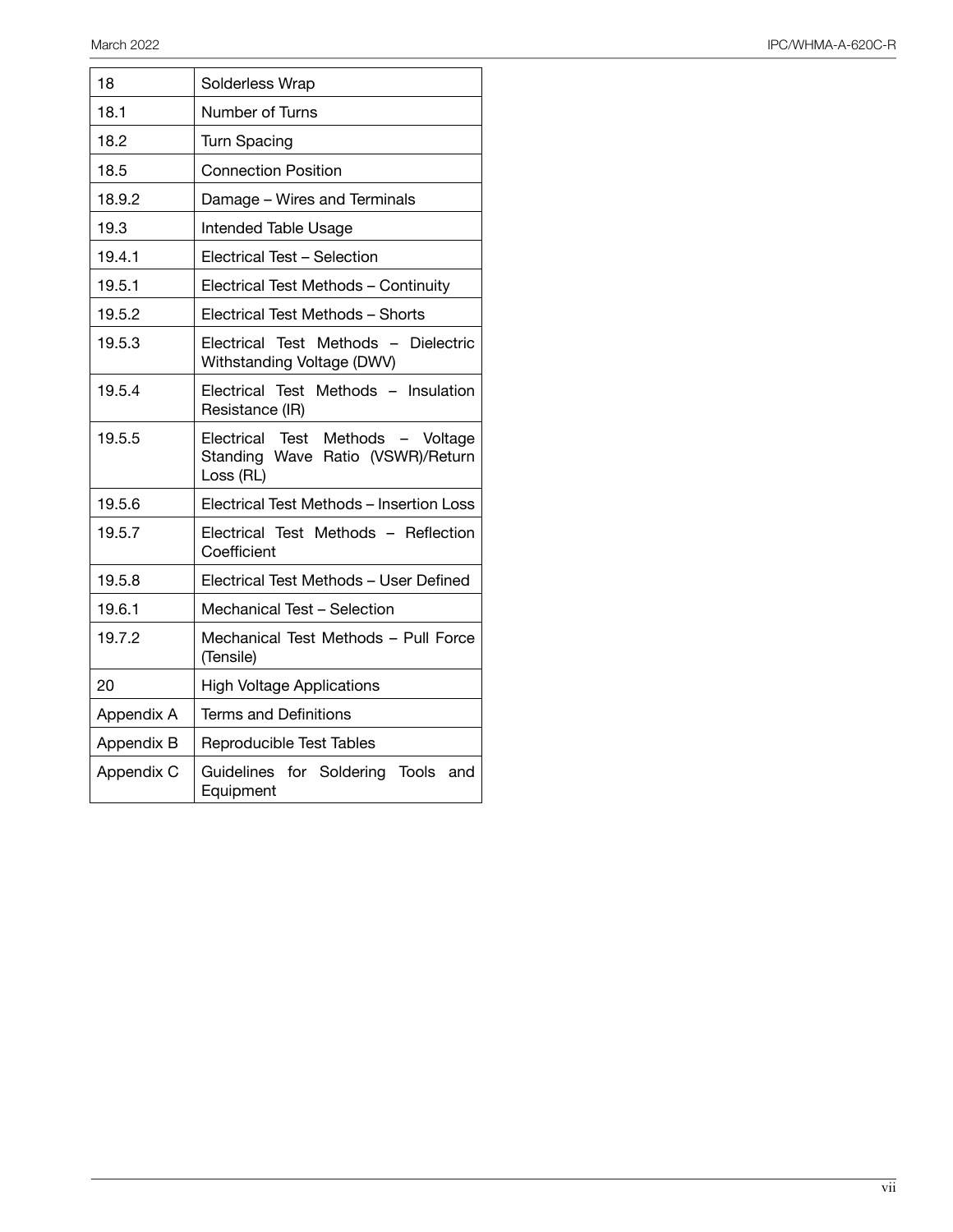## **1 General**

For the purpose of this Addendum, the following topics are addressed in this section.

- **1.1 Scope**
- **1.3 Classification**
- **1.7 Order of Precedence**
- 1.12.2.2 Magnification Aids

### **1.18 Contamination and Corrosion**

- 1.18.1 Contamination
- 1.18.2 Corrosion
- 1.18.2.1 Red Plague (Cuprous Oxide Corrosion)
- 1.18.2.2 White Plague (Fluorine Attack)